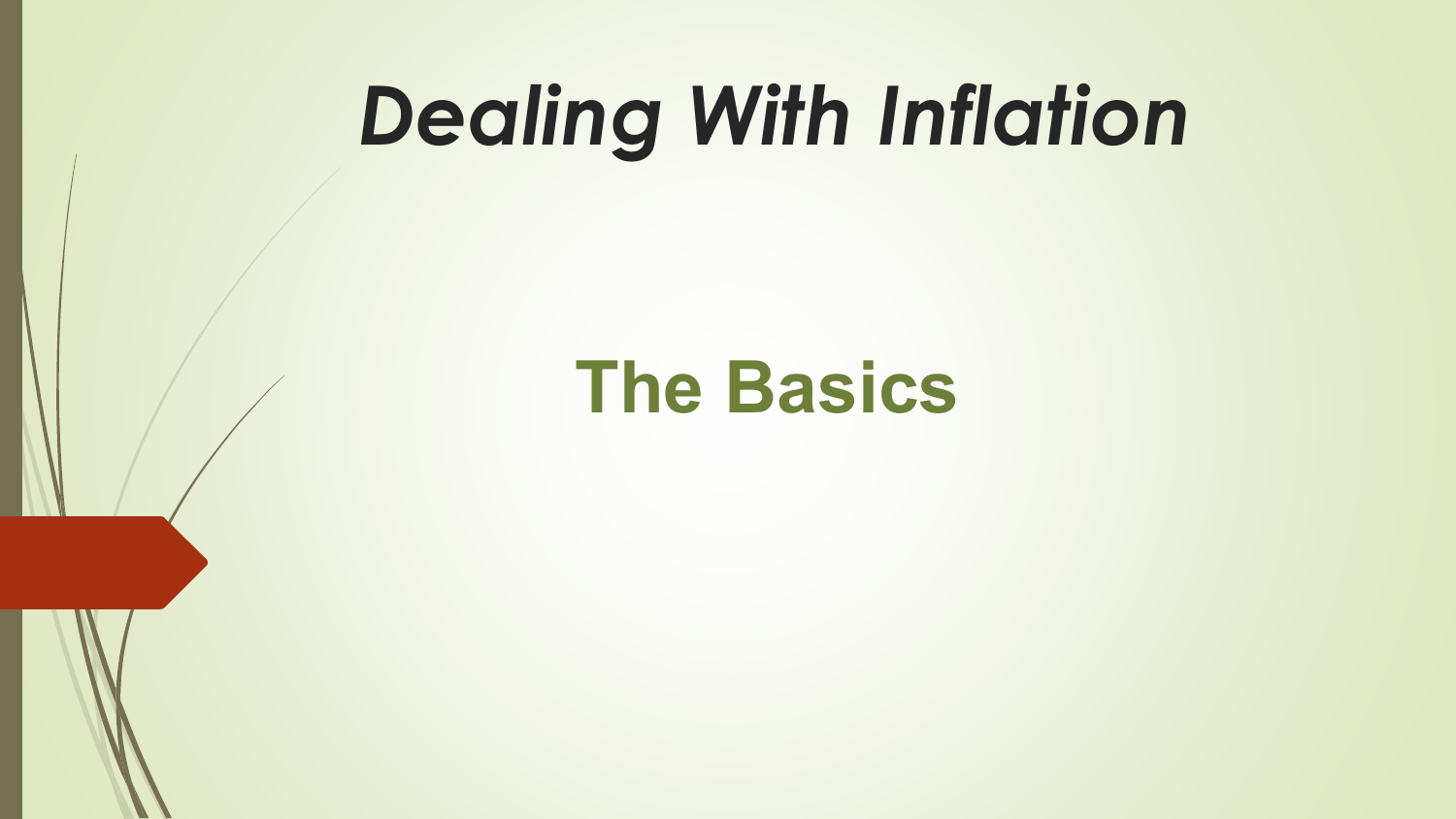#### **Question 1 to Consumer:**

#### **Mr. or Ms. Consumer do you want to be buried or cremated?**

#### **Question 2 to Consumer:**

**Do you like to make important decisions when you're vulnerable or in an emotional state?**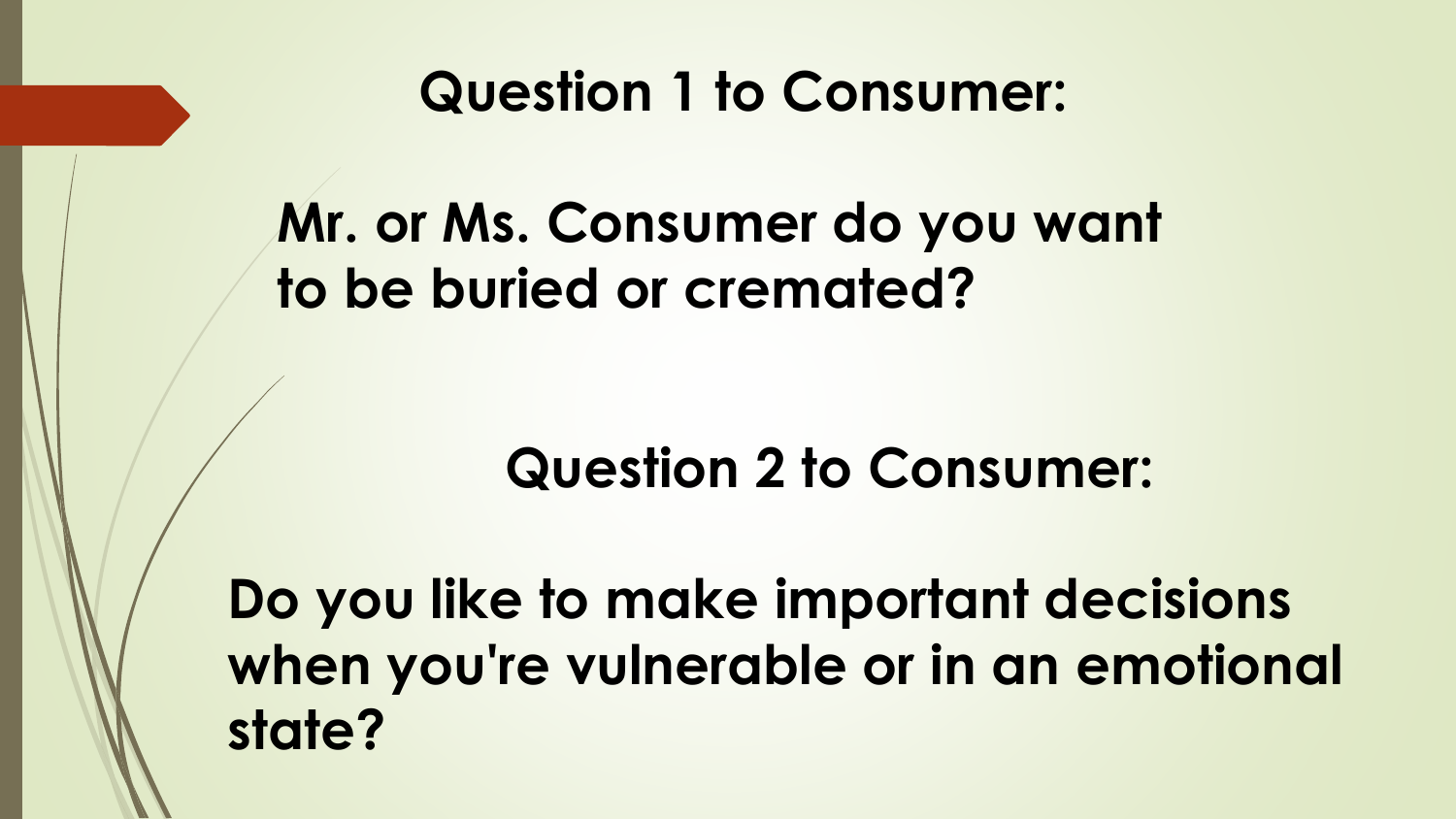## **Inflation Protection**

#### *The Big Question:*

#### *If your death occurred tomorrow, the money needed to pay for your funeral would come from where?*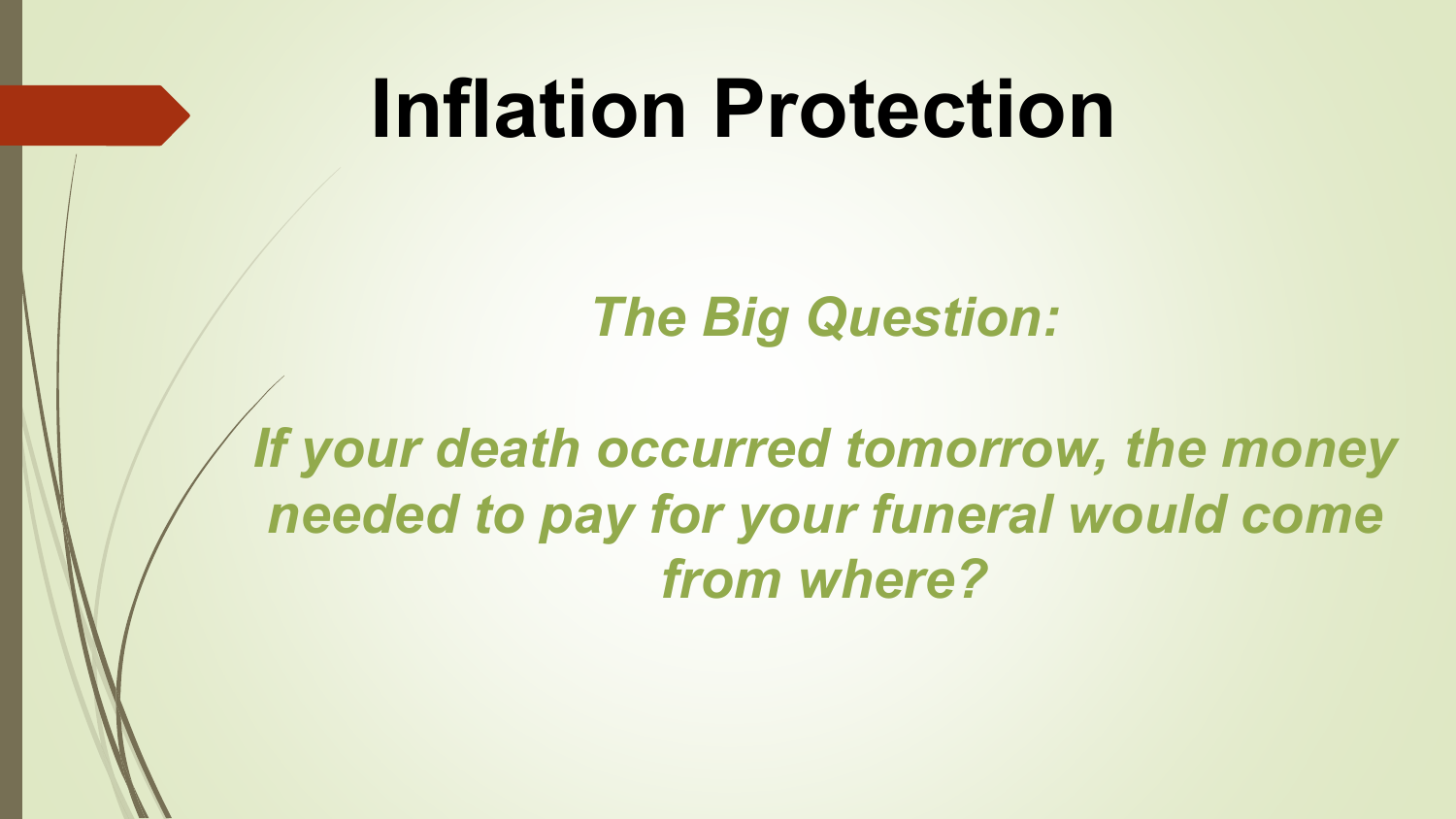#### *1991*

- *The average cost of a gallon of milk was \$1.09*
- *The median price of a new house was \$98,000*
- *The average income per year was \$20,000 The average cost of a new car was \$15,473 The average cost of a traditional funeral was \$3,742*

*The average cost of a cremation with memorial service was \$1,200*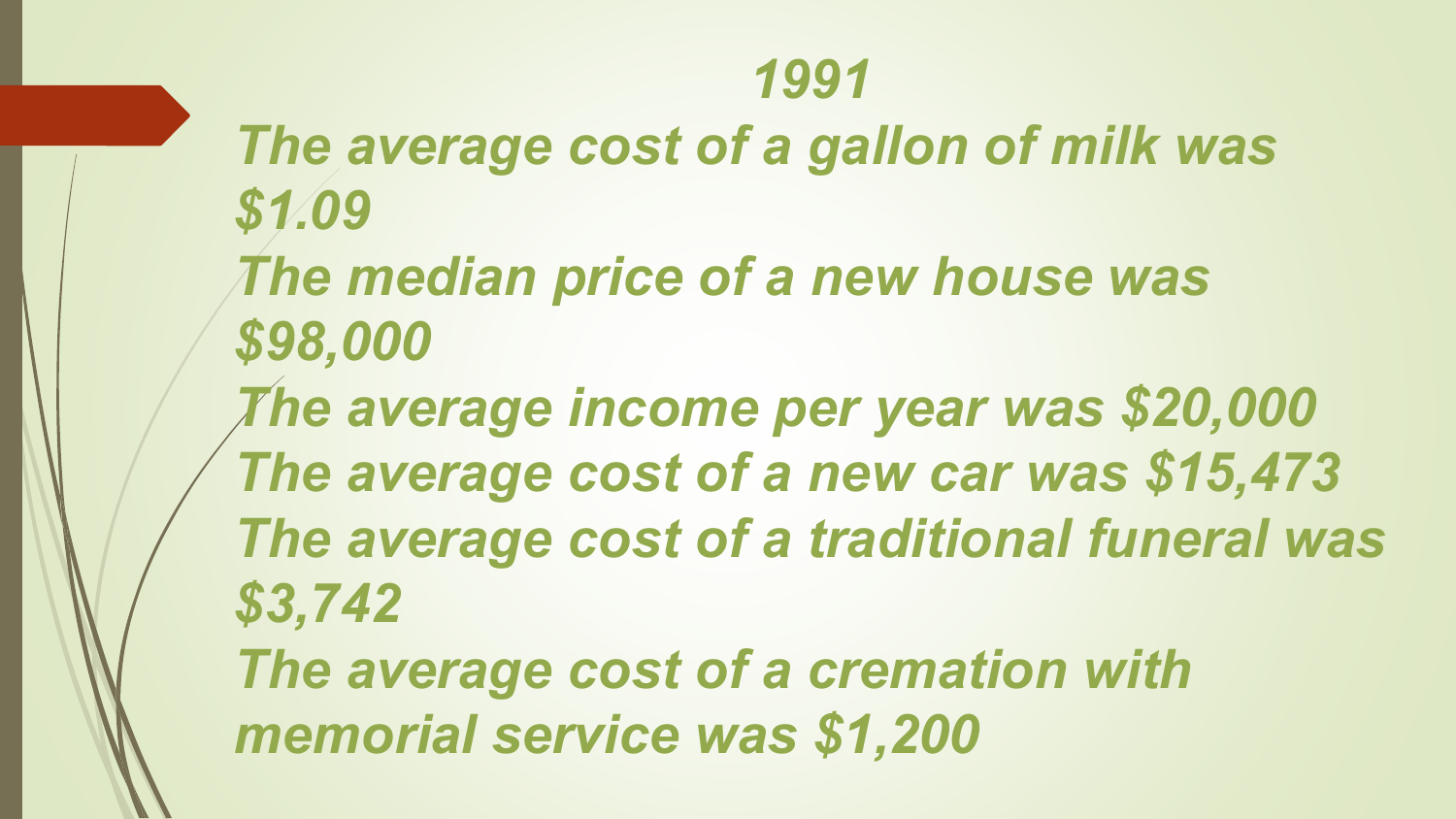#### *2021*

*The average cost of a gallon of milk was \$3.77 The median price of a new house was \$343,000*

*The average income per year was \$55,000 The average cost of a new car was \$47,000 The average cost of a traditional funeral was \$7,800*

*The average cost of a cremation with memorial service was \$3,400*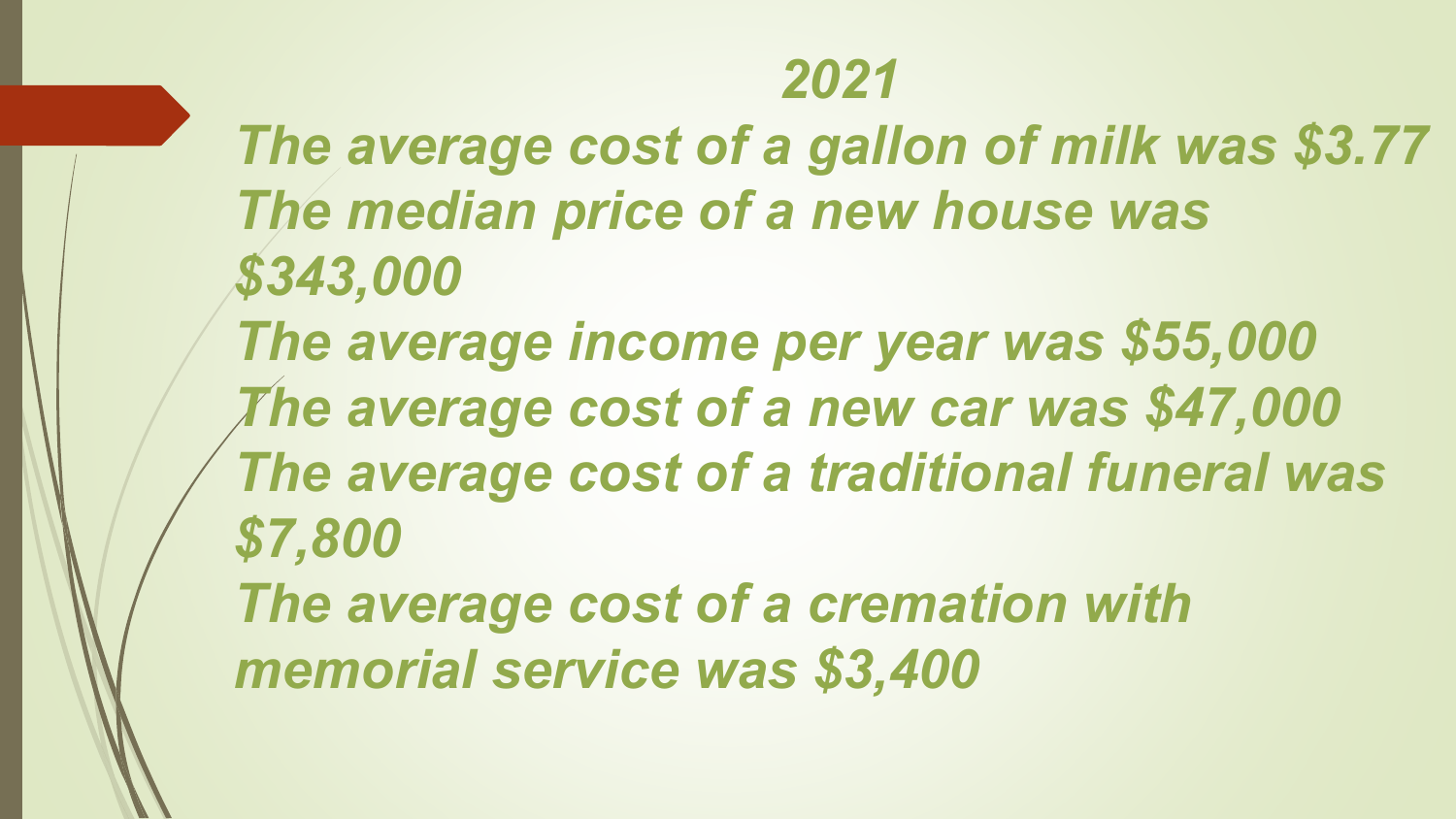#### *2051*

*The average cost of a gallon of milk is \$11.31 The median price of a new house is \$1,029,000 The average income per year is \$165,000 The average cost of a new car is \$141,000 The average cost of a traditional funeral is \$23,400*

*The average cost of a cremation with memorial service is \$13,200*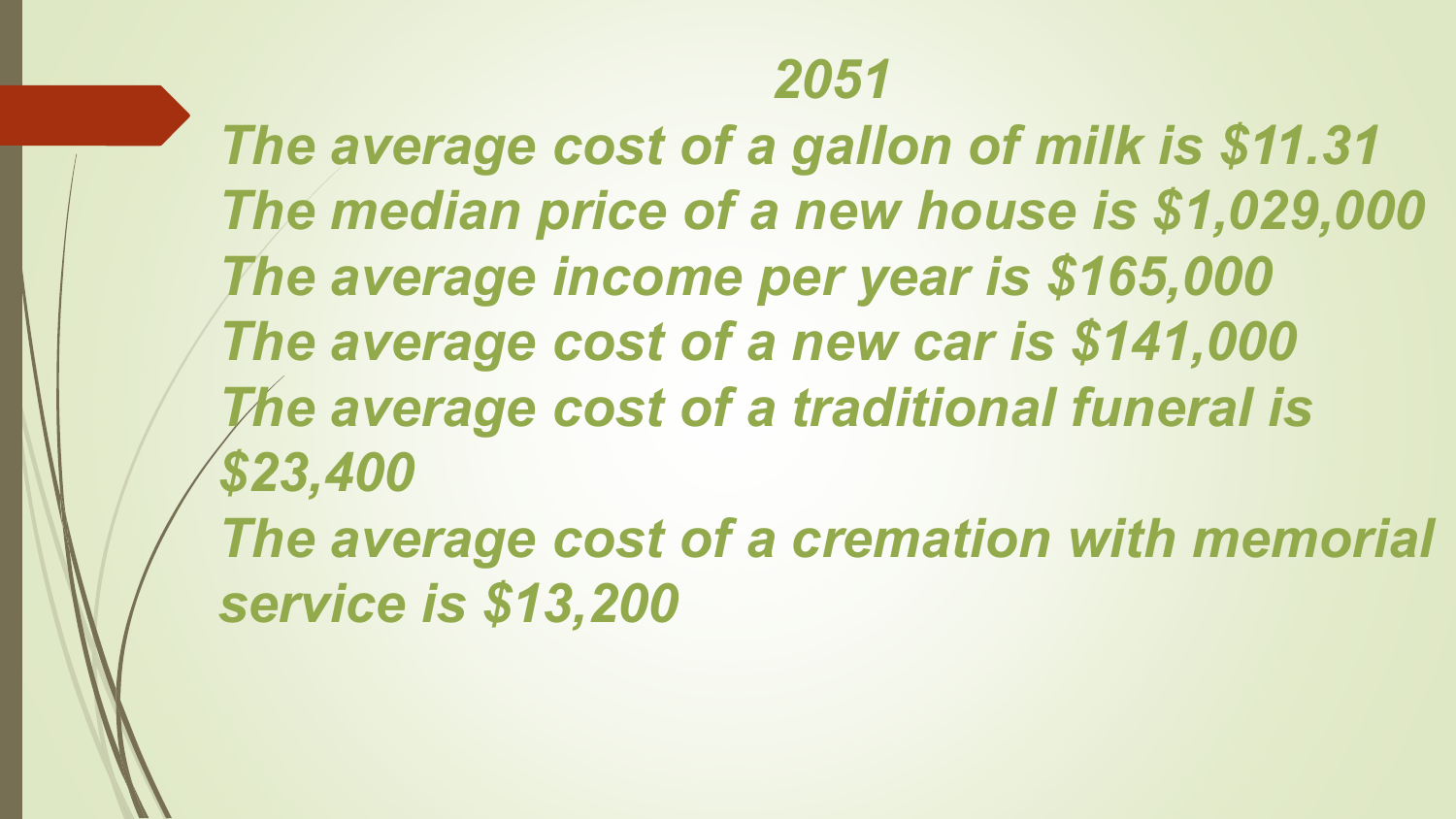# **Example: Age 60, Cremation/Memorial NFE 10 Pay – Monthly Premium Is \$37.35**  *Total Paid For 10 Years Is \$4,482 Cost of These Items In 30 Years Is \$10,481 Cost of A \$10,481 Final Expense Insurance Policy For 30 Years Is \$10,800 (If They Qualify)*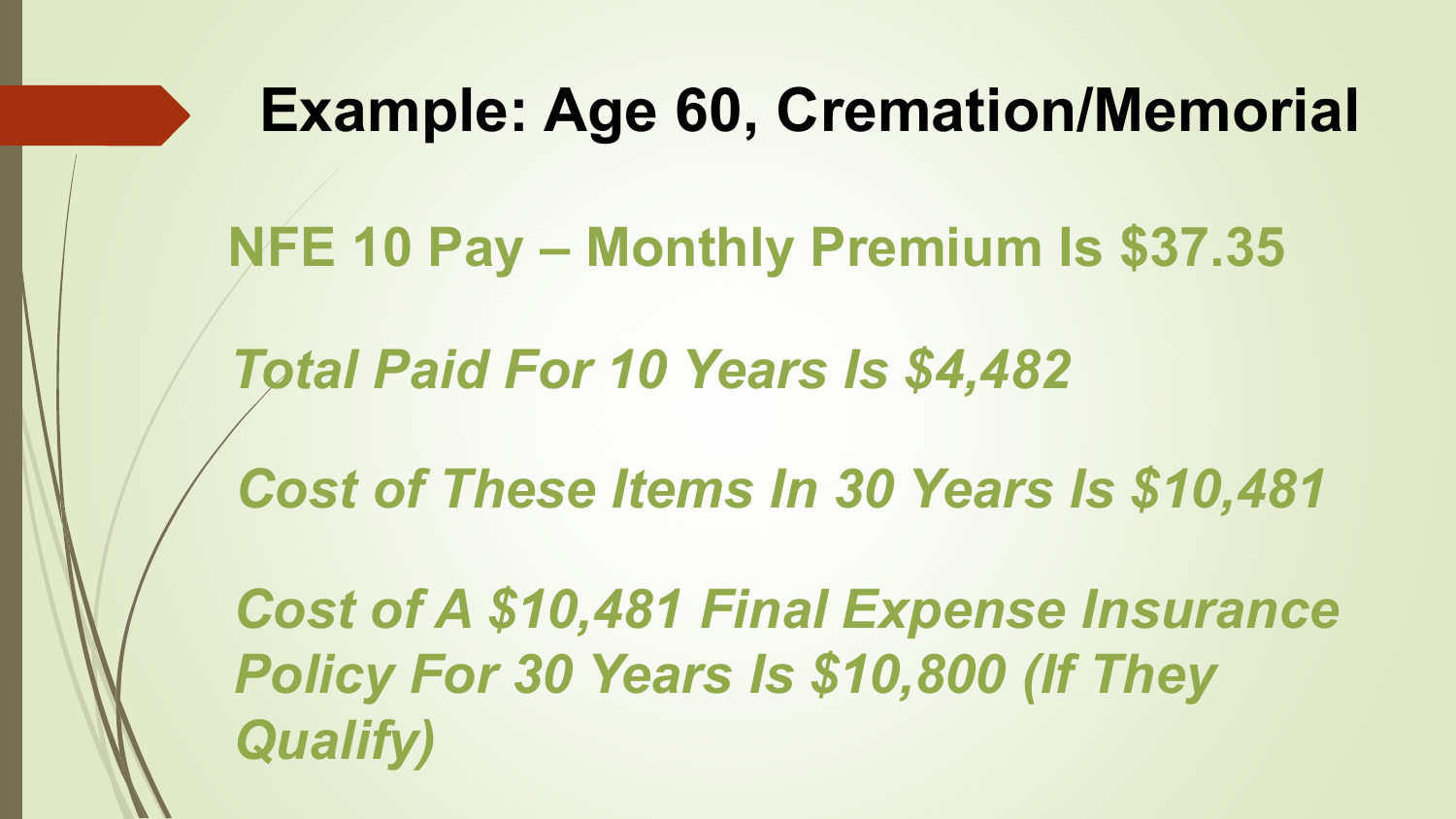#### **NFE Is A Medicaid Exempt Product**

*Not Subject To Forfeiture Like Insurance and Assets*

### **NFE Provides Immediate Payout, No Insurance Gap**

*The Family Does Not Pay Anything At The Time Of Need*